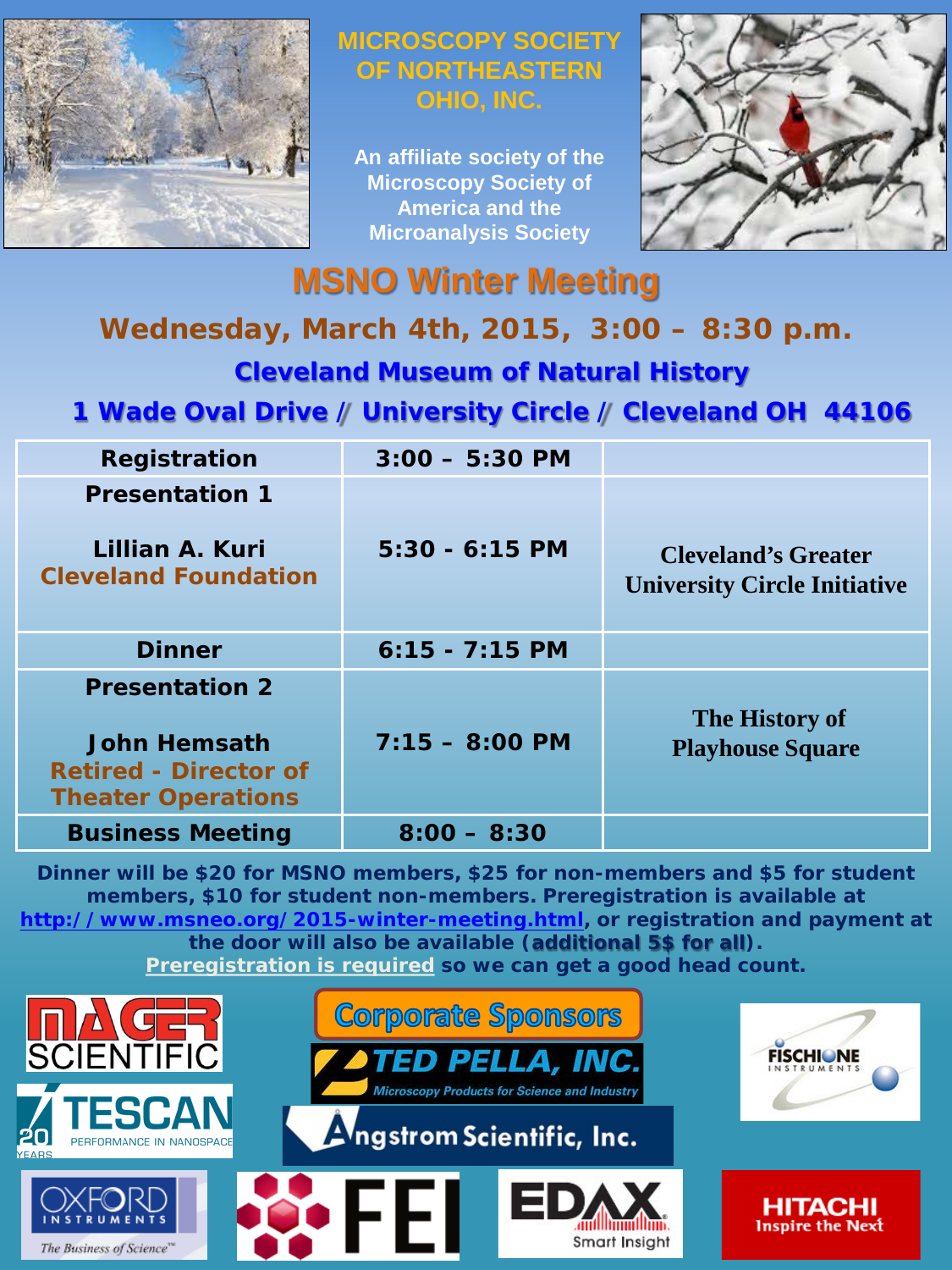## **Map and Parking**:

# **Cleveland Museum of Natural History, 1 Wade Oval Drive, University Circle, Cleveland, Ohio 44106. (www.cmnh.org)**

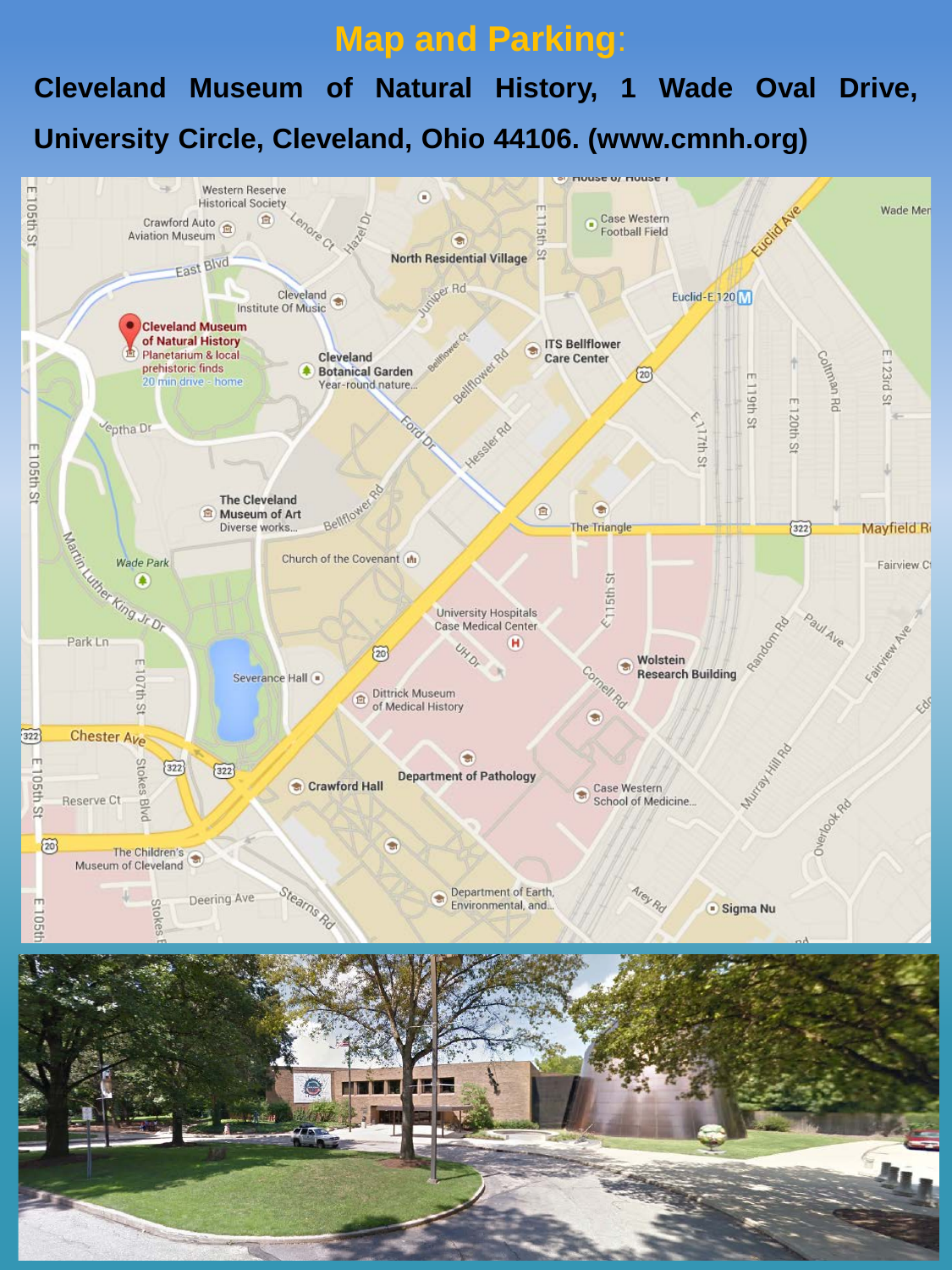#### **Lillian A. Kuri - Cleveland Foundation**

#### **Cleveland's Greater University Circle Initiative**

In its 9 years, the Greater University Circle (GUC) Initiative continues to have success bringing together the area institutions for a collective vision that includes the surrounding neighborhoods. The Cleveland Foundation continues to convene GUC leaders around the delivery of the shared physical development projects, neighborhood stabilization initiatives and inclusive programs for residents.

## **John Hemsath - Retired - Director of Theater Operations The History of Playhouse Square**

In the late 1960s Cleveland, and, in particular its downtown had been written off by many corporations and a lot of the population. In the early 1970s a grass roots effort was begun to save the historic theaters in Playhouse Square in downtown Cleveland. That modest beginning led to the incredible rebirth of downtown which is blossoming today. How did Playhouse Square come into existence in 1921? In particular what were the technological developments that caused its birth, and changed its course? And what is the business model that has made it so successful?

#### *Recommend to watch:*

#### **Staging Success: The PlayhouseSquare Story**

[https://www.youtube.com/watch?v=HXCpNy8Lr\\_I](https://www.youtube.com/watch?v=HXCpNy8Lr_I)